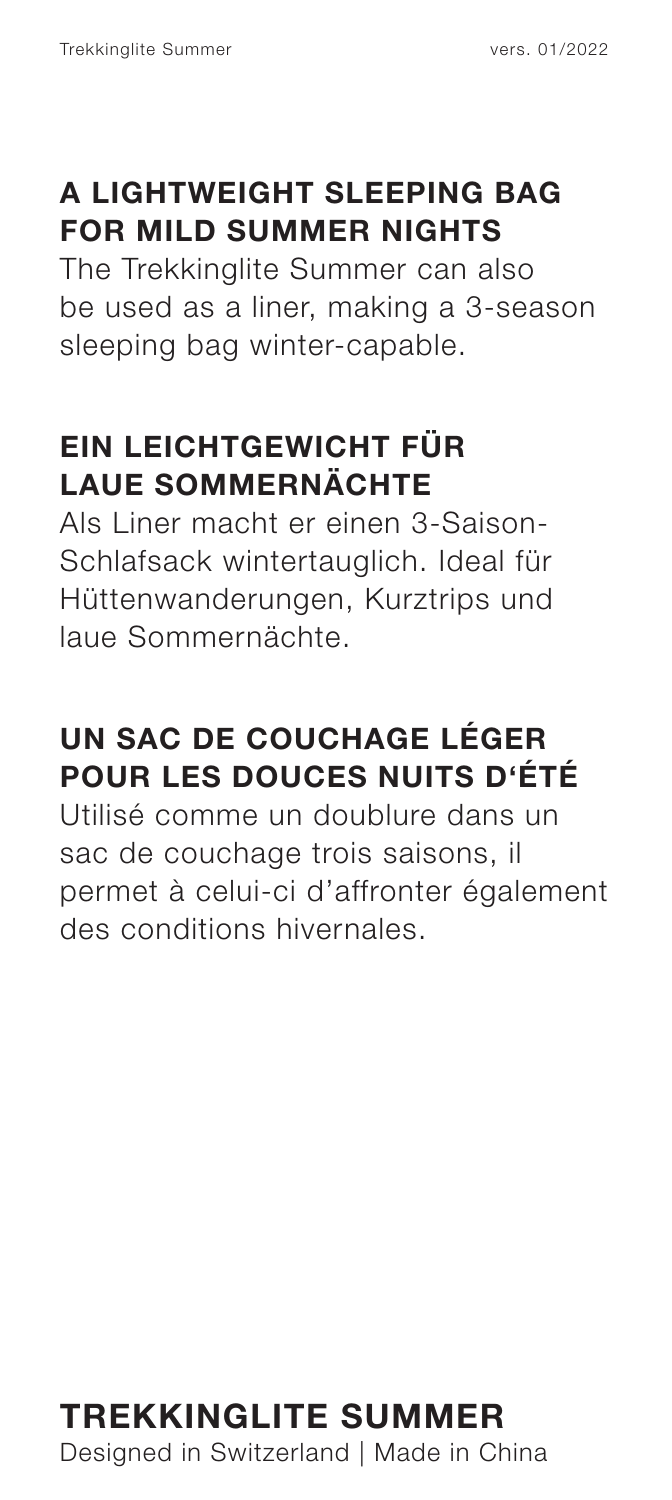

Exchange your Exped sleeping bag to the next warmer variant and pay only the price difference. Details at **exped.com**

Tausche den Exped-Schlafsack gegen den nächst wärmeren und zahle nur die Differenz. Für mehr Details siehe **exped.com**

Echangez le sac de couchage Exped contre le modèle supérieur (plus chaud) et ne payez que la différence. Pour plus de détails, consultez le site **exped.com**



myclimate.org/01-20-799878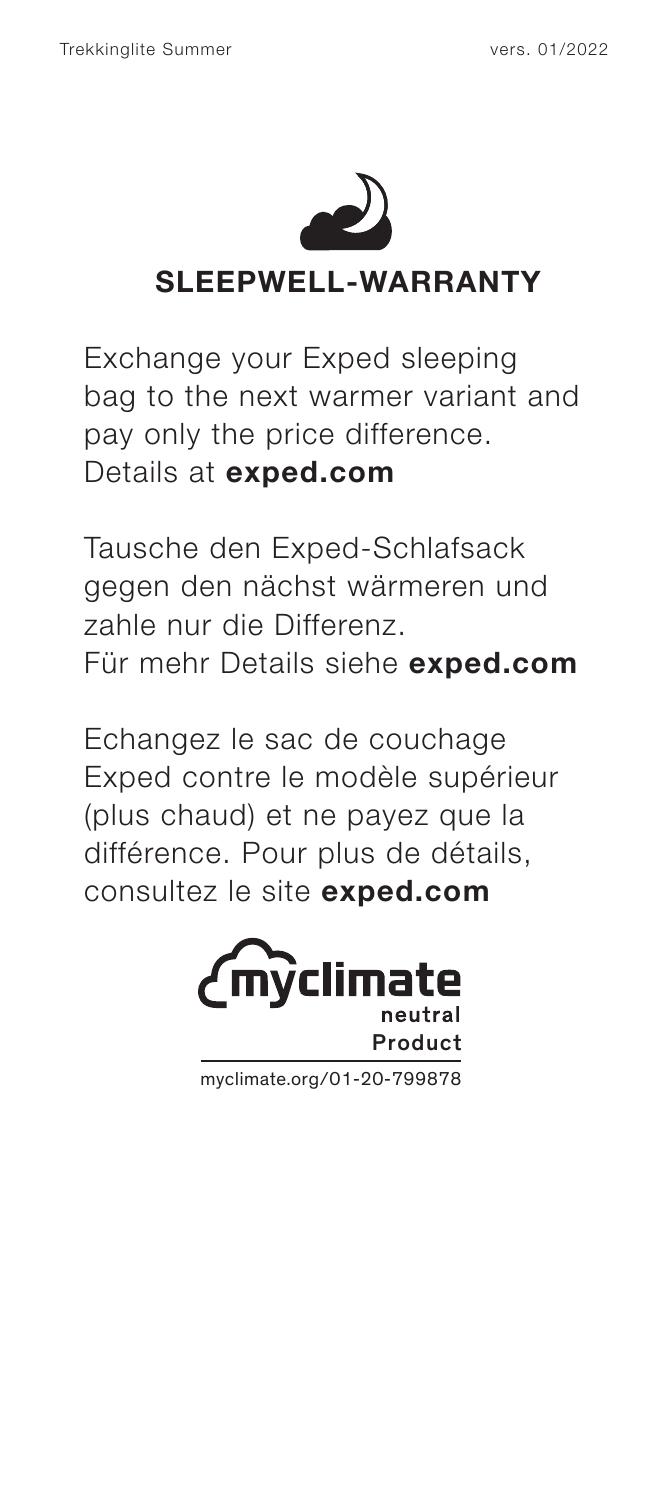## **TREKKINGLITE SUMMER MEDIUM**

Up to/bis/Jusqu'à **180 cm**

Weight/Gewicht/Poids **600 g**

Fill weight/Füllgewicht/ Poids du remplissage

#### **255 g**

Shoulder girth/Schulterumfang/ Circonférence des épaules **150 cm**

## **TREKKINGLITE SUMMER LONG**

Up to/bis/Jusqu'à

#### **195 cm**

Weight/Gewicht/Poids **620 g**

Fill weight/Füllgewicht/ Poids du remplissage

### **265 g**

Shoulder girth/Schulterumfang/ Circonférence des épaules

#### **153 cm**

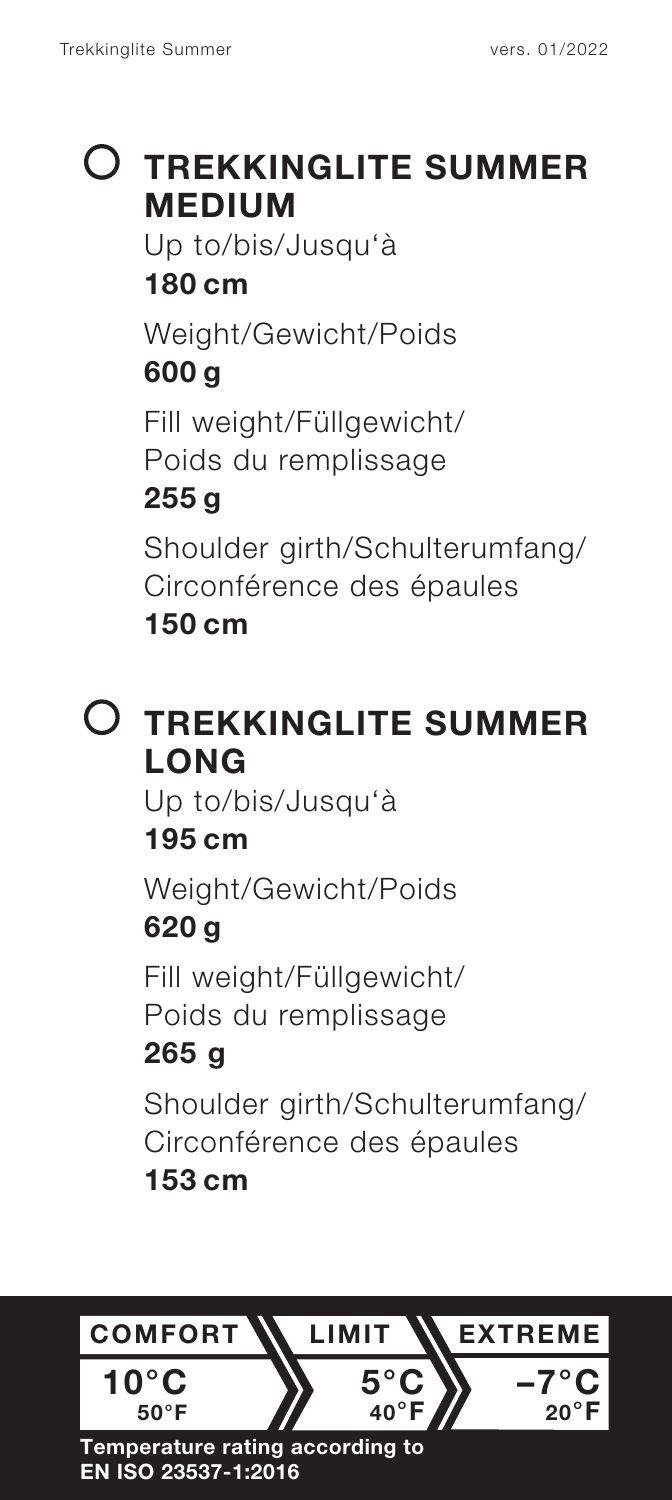

# **1**

Circumferential zipper enables blanket function Rundum-Reissverschluss ermöglicht Deckenfunktion Fermeture éclair continue: couverture et pèlerine à la fois



Comfort Hood with SidePull closure Weite Komfort-Kapuze mit ergonomischem Verschluss

Large capuche confortable avec fermeture latérale ergonomique

# **3**

Triangle footbox Triangel-Fussbox Design anatomique de la zone des pieds



Proportional differential cut Proportionaler Differentialschnitt Coupe différentielle proportionnelle

# **TREKKING**

Category/Kategorie/Catégorie